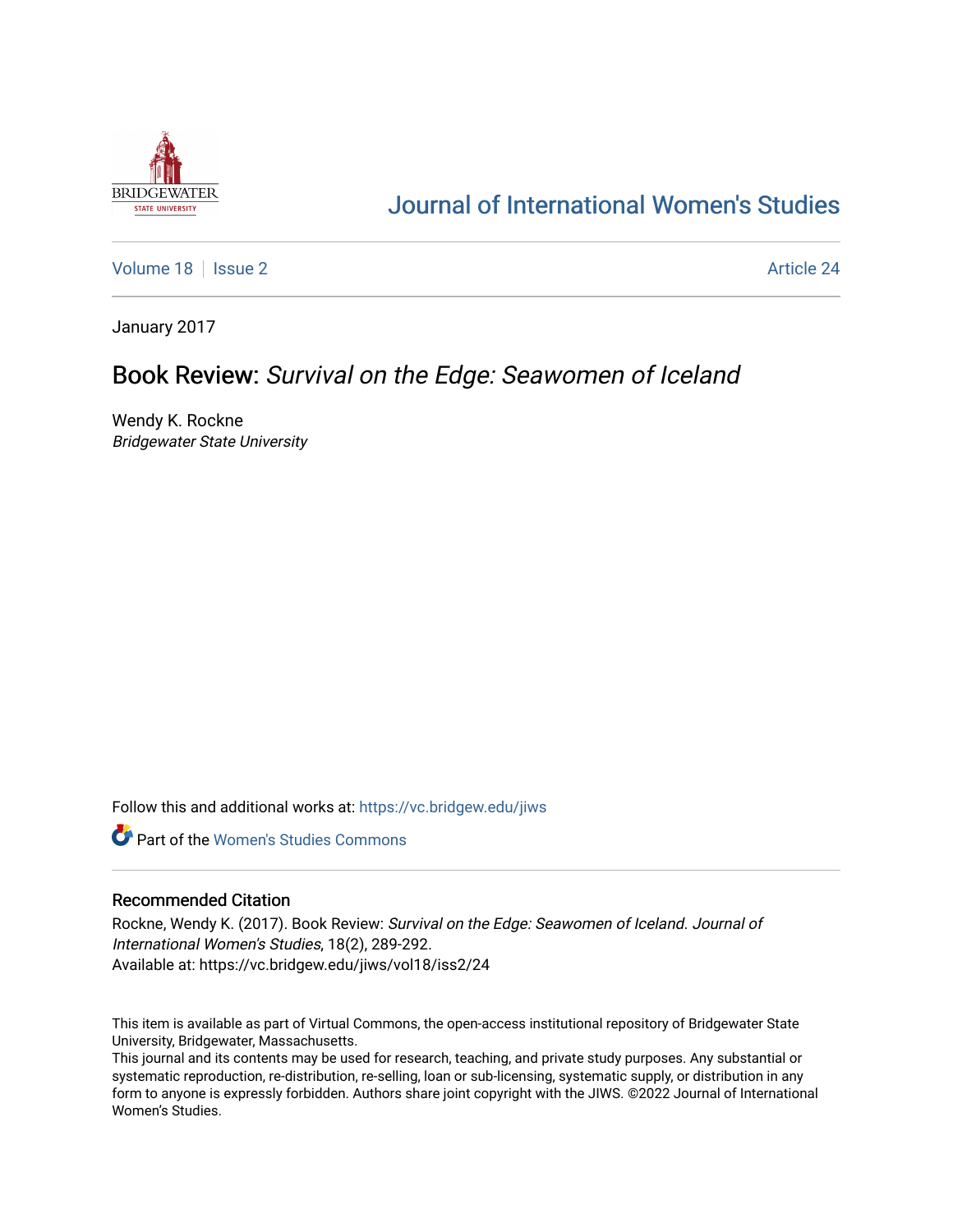#### Rockne: Book Review

This journal and its contents may be used for research, teaching and private study purposes. Any substantial or systematic reproduction, re-distribution, re-selling, loan or sub-licensing, systematic supply or distribution in any form to anyone is expressly forbidden. ©2017 Journal of International Women's Studies.

### *Survival on the Edge: Seawomen of Iceland***, Margaret Willson, 2016. University of Washington: Seattle. 312 pages. 20 Illustrations, 2 Maps, 2 Tables, 3 Appendices included. \$34.95, hardcover.**

Reviewed by: Wendy K. Rockne $<sup>1</sup>$  $<sup>1</sup>$  $<sup>1</sup>$ </sup>

In most countries, seafaring has traditionally been a male-dominated vocation. Iceland is no exception. Margaret Willson's ethnographic research reveals that despite its claims of being a society that promotes gender equality, and despite centuries-old laws dictating equal pay for both genders, Iceland does, in fact, have a significant amount of gender inequality at its core. As an island nation with few agricultural resources inland, Iceland relies heavily on the fishing industry not only for its own economic stability, but also for the very survival of its people. Willson, a former fisherwoman herself, begins research for this book in an attempt to discover why, in a country surrounded by the ocean, females are almost completely unrepresented in the lore of the nation's substantial seafaring tradition. What she uncovers is a rich but submerged oral history, laden with tales of successful, strong, brave, determined seawomen who have ultimately been "erased" from existence by their own society. Her objective is to write them back in.

After stumbling across the memorial plaque on the home of Foreman Thurídur Einarsdóttir (1777-1863), who worked as a successful fisherwoman in the mid-nineteenth century, Willson becomes curious about the scores of other women who may have worked alongside men on the rough, cold, forbidding and often deadly seas surrounding Iceland. The author states that this book is primarily "about the realities of working at sea in Iceland, its history and its present, but uniquely, entirely from women's experiences and perspectives" (22). In truth, it is more about gender bias and inequality, but it also praises the hard work and strength of form and character demonstrated by so many women over so many centuries.

Willson uses the biographical accounts of Foreman Thurídur Einarsdóttir as a means by which to anchor the stories and historical information in this book. Thurídur becomes a sort of spokeswoman for the seawomen of Iceland; even still, she is actually "mostly remembered because of her brilliant detective work on a famous robbery" (19), not for her success as a fisherwoman and sea captain. As Willson notes, "because men wrote the vast majority of the early accounts, the recorded memory of these seawomen is entirely dependent upon whether these men felt women were important or interesting enough to be included in their writings" (19).

Foreman Thurídur Einarsdóttir is called "Foreman" because it is the traditional title given to the person in command of a fishing vessel. Born in 1777, she grew up on a farm near Stokkseyri. Her father fished in order to supplement the family's farm income. By the time she was eleven, Thurídur was fishing alongside her father and brother, and when her father died two years later, she and her brother took over the responsibility of earning enough money on the boat to support their family. At a young age, Thurídur was known for her wisdom and for her ability to bring in the largest catch. As she grew older, and as many Icelanders faced starvation and poverty, she was able to sustain a successful living by fishing, and later, by captaining a boat (11-13). It is this

l

1

289

<span id="page-1-0"></span><sup>1</sup> Wendy K. Rockne, Ed.D. is a Visiting Lecturer in the Department of English, Bridgewater State University. wrockne@bridgew.edu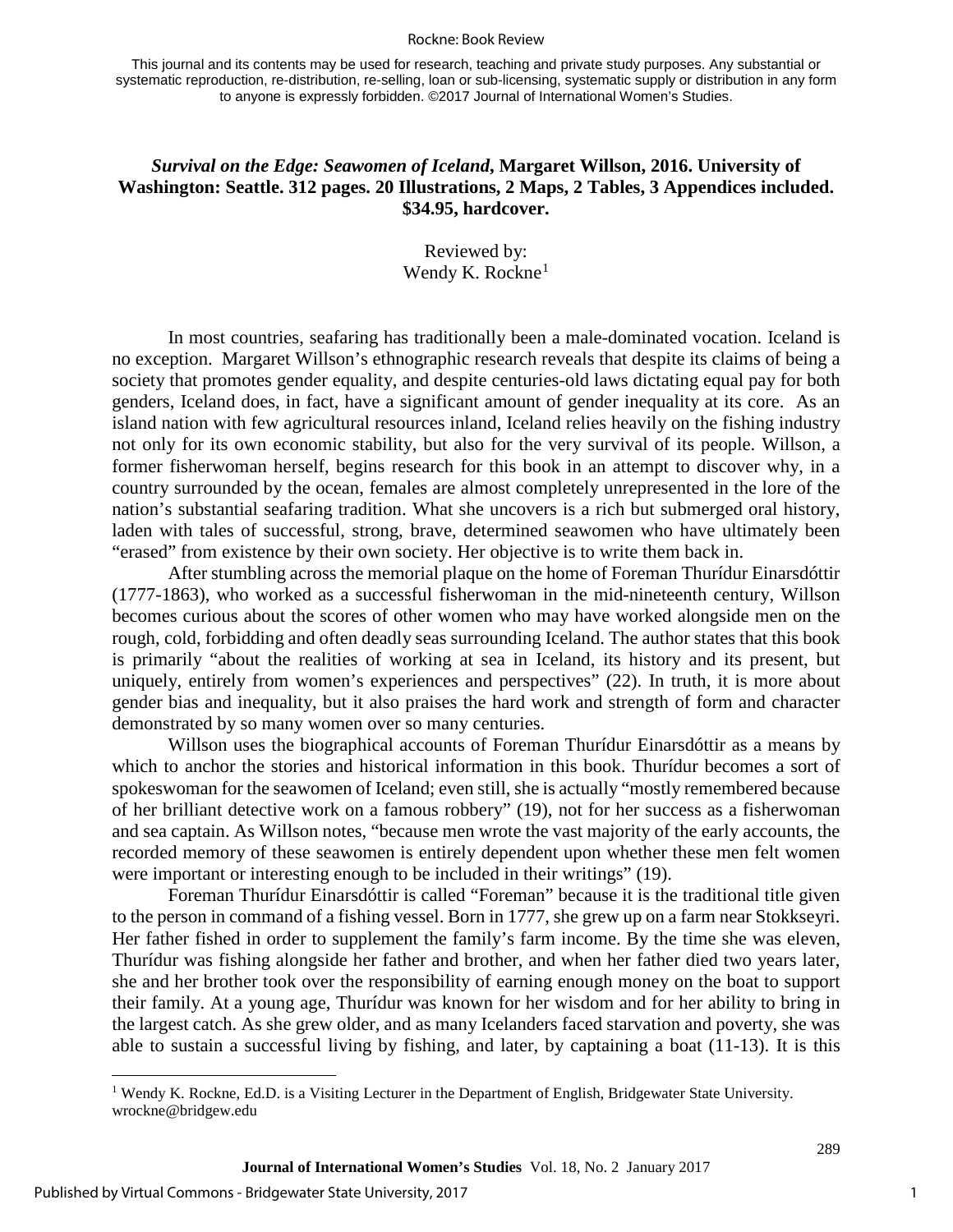woman's story, a woman who flew in the face of tradition and triumphed where others failed, and who ignored gender roles and societal expectations, that inspires Willson to begin her research. She knows that seawomen exist, but aside from Thurídur, "no one seemed to know much about any other seawomen, either in history or in the present" (13). Having worked at sea herself, Willson knows there must be something somewhere.

At first, Willson admittedly finds her research difficult. She notes that the historical accounts are "disturbingly uneven" (19) and that "seawomen are not mentioned unless something remarkable happened to them" (190. In fact, most of the people she interviews cannot recall knowing of any women who work on fishing boats. She writes: "Nearly all Icelanders with whom I have spoken, with the exception of a few seawomen themselves, are sure seawomen have never existed" (21). Disturbed by "this silence and plain erasure, particularly occurring as it does in a country that prides itself on its gender equality, and where fishing has been central for centuries" (21), she is inspired to persevere. She is not disappointed. As she digs deeper into various books, articles, and archives at the National and University Library of Iceland, she finds "dozens upon dozens of accounts of seawomen, and mentions of hundreds" (53). She delves into the historical and biographical works of Bergsveinn Skúlason (1899-1993) and Thórunn Magnúsdóttir (1920- 2008) and travels to various coastal fishing towns across the country, interviewing over 150 seawomen who "worked at sea for varied amounts of time and in varied positions between the 1940s and 2013" (15), to find out more.

The accounts of Bergsveinn Skúlason are especially useful; he was a farmer who "seems to have begun collecting oral accounts of the people he knew and their ancestors in West Iceland while still a teenager" (19). He knew most of the people personally, and he "stated his opinions" freely" (19). Because he "talked with and wrote about everyone, regardless of class, position, or gender [he] almost single-handedly…preserved the knowledge and experience of many women, including seawomen, of West Iceland" (19). As Willson states, "nowhere else in the country is such a rich and gender-equal history available" (19).

Willson also credits historian Thórunn Magnúsdóttir with providing a great deal of the information referenced in this book, specifically in her work, *Sjókonur á Íslandi 1891-1981[2](#page-2-0) ,*  which was used heavily by Willson in her research. Thórunn lived primarily in Reykjavik, where she worked as a schoolteacher and wrote about women's history. She also held various political positions. Because Thórunn's family was originally from Stokkseyri, there were many "strange circles of connections" (20) between her family and the family of Thurídur Einarsdóttir, and Thórunn carefully chronicled these connections in an effort to "dig the seawomen out from the 'space of forgetfulness'" (20). Thórunn's work is based on the daily crew registrations of fishing boats, but unfortunately a significant number of these records were destroyed by fire, water, insects, etc., leaving noticeable gaps in the history (20).

Willson integrates the above-mentioned works with her own research and personal interviews. She divides her findings into distinct sections, discussing the Icelandic seawomen's experiences with survival, strength, reputation, work, pay, and the changing face of the country's fishing industry. Throughout all of this, she clearly focuses on the daily trials and tribulations of being a woman at sea—a woman in a man's world. The accounts vary widely; in some areas, she discusses how seawomen are treated unfairly on the ships and are abused, assaulted, and underpaid. For example, in the Breidafjördur islands, "farmhand women received less clothing and less food than men, even when they went to sea" (33). Also, the farmer for whom the contracted seawoman

<span id="page-2-0"></span>l <sup>2</sup> Þórunn Magnúsdóttir. *Sjókonur Á Íslandi 1891-1981* Reykjavík: Sagnfræðistofnun Háskóla Íslands, 1988. Print. Ritsafn Sagnfræðistofnunar, 23.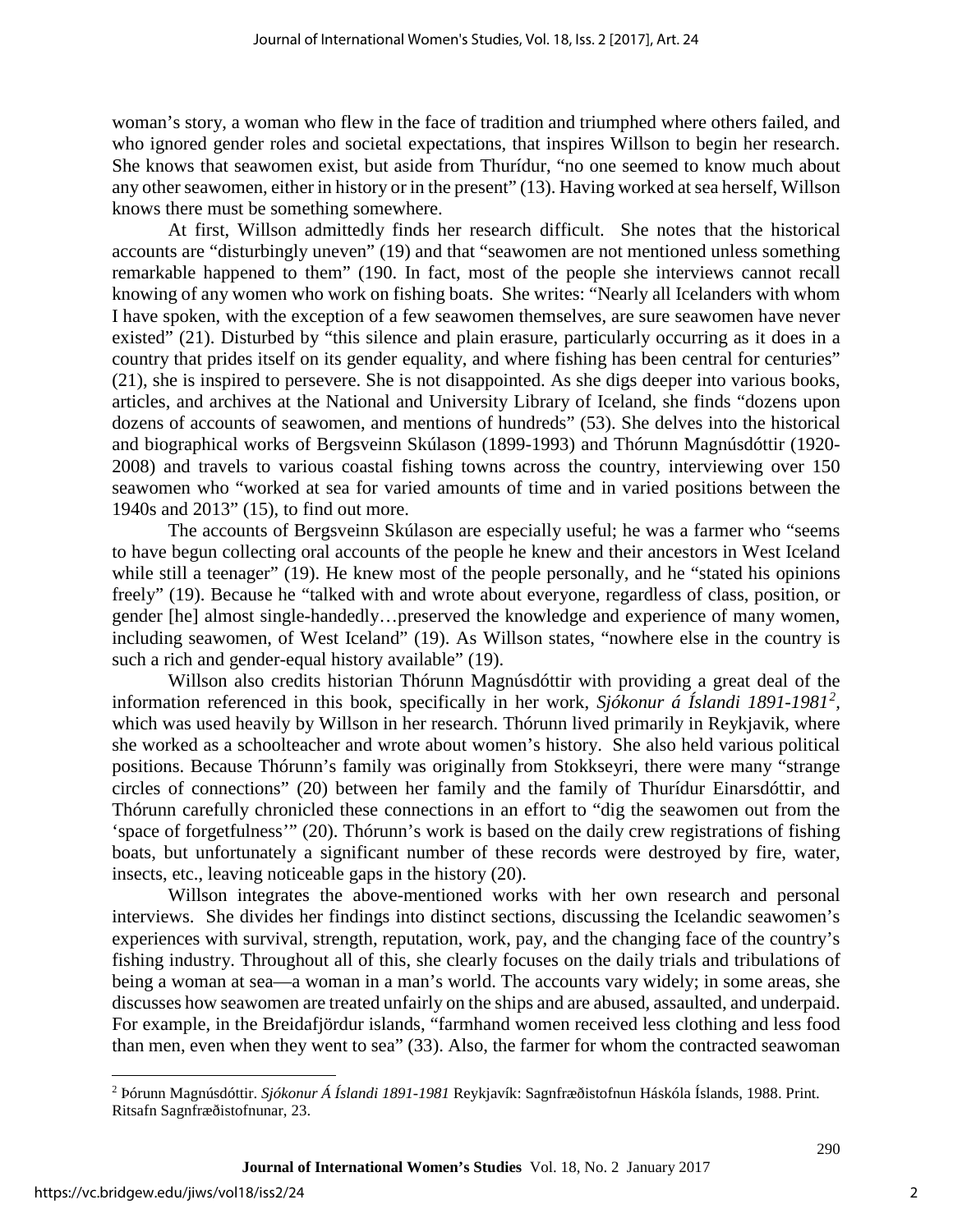worked would often take her "entire fish share for himself, giving her in return compensation unequal to men and much less than the actual fish share" (39). Often, seawomen reported that the men expected them to sleep with them, and sometimes the threat of violence in these situations became a reality. They were disparagingly referred to as "hags, trolls, and whores" (81) by shore people and sea people alike.

This is not always the case, however. In other areas of the book, Willson discusses how seawomen are respected, protected, and well-paid. Many even worked their way up to captaining a boat, like Foreman Thurídur Einarsdóttir, Audur Djúpúdga, and Halldóra Ólafsdóttir. Seawomen like Gudrún Jónsdóttir are known and respected for their bravery, taking on dangerous tasks no one else dared attempt. Many stories demonstrate a perception that "a woman can be an equal and strong seafarer" (95), and the seawomen were known as "industrious and clever" (96). In most accounts throughout this book, women reportedly were paid the same as men when working on a boat. It was considered the only profession in which men and women could earn equal pay for the same job. Women also held the respect of the men on their boat once they earned it. Stories indicate that the women were in control of choosing if and when they wanted to have a sexual relationship with someone on the boat. Apparent contributing factors to the discrepancy between these accounts include time period and geographic location.

In general, fishing is one of the few jobs where women and men receive equal pay, so women who feel the "sea's siren call" (139) and are strong enough to endure heavy labor, seasickness, and cold, wet conditions are often able to support their families quite well and sometimes even replace their husbands as the family's provider. Most importantly, they really enjoy the work, the water, and the company.

Willson writes that it is very important to let the seawomen's "voices carry their story as much as possible" (16), and that her "aim is to let them tell their story" (16), but mixing all of their voices and stories together proves to be rather confusing at times, particularly with the translation of stories and terms from Icelandic to English Most chapters end with a narrative-style story about one or more of the seawomen Willson interviewed. These narratives help the reader connect with the author and her subjects, but in some places the book still leaves the reader with a sense of detachment rather than connectedness.

The first such narrative is at the end of Chapter 1, and it is entitled: "Vallý: A Modern-Day Farmer Seawoman." Here, Vallý tells Willson how she started fishing on her father's boat when she was two years old, and explains that though she left the profession at nineteen to marry and become a sheep farmer with her husband, they were unable to sustain a livelihood on that salary. She returned to fishing to earn a livable income. In this narrative, Willson reflects on the ancestral memories that seem to be inherent in the fishing families—knowledge, skill, and prowess passed down in the blood of each generation.

Another of these narratives appears in Chapter 3. "Hulda: A Housewife Goes to Sea" tells the story of eighty-eight-year-old housewife, Hulda, who lives along the southeast coast of Iceland. She started fishing for shrimp with her husband at age sixty, and said, "I really liked it at sea, so I decided I could take care of the house and kids and go fishing as well" (109). This narrative transitions into a discussion of the financial difficulties fishermen now face because of the 2008 economic crisis and the privatization of fishing rights known as the Individual Transferable Quota System, or more familiarly, the *kvóti*.

Other such narratives include "Bylgja and Vigdís: Seawomen United" in Chapter 4, which tells of two women who started fishing together as teenagers because they loved being at sea as much as they loved adventure, and "Jónína: A Seawoman of Many Talents" in Chapter 5, which

291